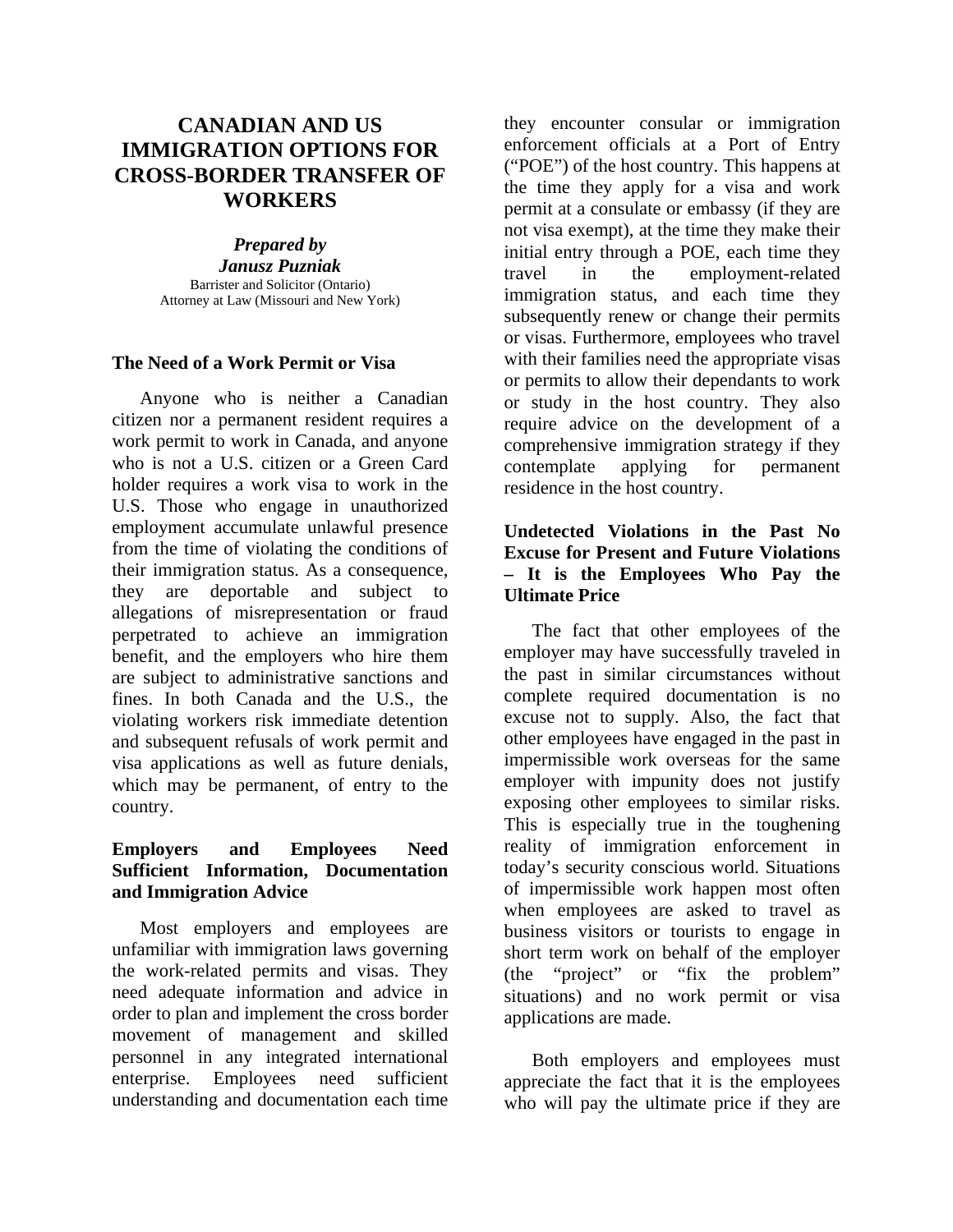found to have perpetrated immigration misrepresentation or fraud. If detected, such violations and any inadmissibility determinations that follow will be entered into the employee's personal records and they will adversely affect their personal lives in the future. Employees, therefore, are the most vulnerable party in this situation and they should demand from their employers and receive adequate immigration advice.

# **The Immigration Meaning of** *Work*

At the latest American Immigration Lawyers' Association's conference in June 2006, panelists dealing with border crossings and work visas and the conference attendees agreed that the word *work* is a four-letter word when used in an immigration context and that it should be uttered as infrequently as possible when dealing with immigration officials, especially at a POE. Those who travel not to work as well as those traveling to work better have proper and complete documentation to convince the immigration officers that they are telling the truth and that they indeed qualify in the immigration category they are claiming to receive.

Immigration practitioners also agreed that it is better to err on the side of overevidencing the case for an immigration officer than to risk border detentions, interrogation hassles and travel delays for their clients. Especially since today no immigration officer on either side of the border will take a chance of letting in a person who lacks the proper personal and work-related documentation or who is not prepared to recite the particulars of an assignment he or she is going to engage in.

Canadian immigration law defines *work* as "activity for which wages are paid or commission is earned, or that is in direct competition with the activities of Canadian

citizens or permanent residents in the Canadian labour market." The meaning of *work* in the U.S. immigration law is similar. As a threshold matter, then, anyone who engages in such activities in Canada and is not a Canadian citizen or a permanent resident requires a work permit, and anyone who engages in such activities in the U.S. and is not a U.S. citizen or a Green Card holder requires a work visa.

# **Work Permit or Work Visa Exempt Categories**

Foreign nationals may come to Canada or the U.S. to perform some work-type activities without a work permit or work visa, if they qualify as *business visitors* or if their occupation or visitor classification is exempt from work permit or work visa requirement for policy or reciprocity reasons. The exempt classifications include the following: diplomats and official representatives of other countries; family members of accredited diplomats; members of armed forces; students (in most cases only on campus); performing artists and their essential supporting staff; teams, athletes and coaches (coming to compete); news reporters; public speakers; organizers and administrative staff organizing meetings or conventions; clergy; judges and referees; examiners and evaluators; expert witnesses and investigators; health-care students (only for clinical clerkships or short-term work); civil aviation and accident or incident inspectors; crew members working on foreign vehicles (for example, flight attendants and shipping crew); and emergency service providers. As the work permit or work visa exempt cases usually present little immigration difficulty when properly documented and constitute only a small fraction of border crossings, they are not discussed here. Instead, we focus on a much more common case of *a business*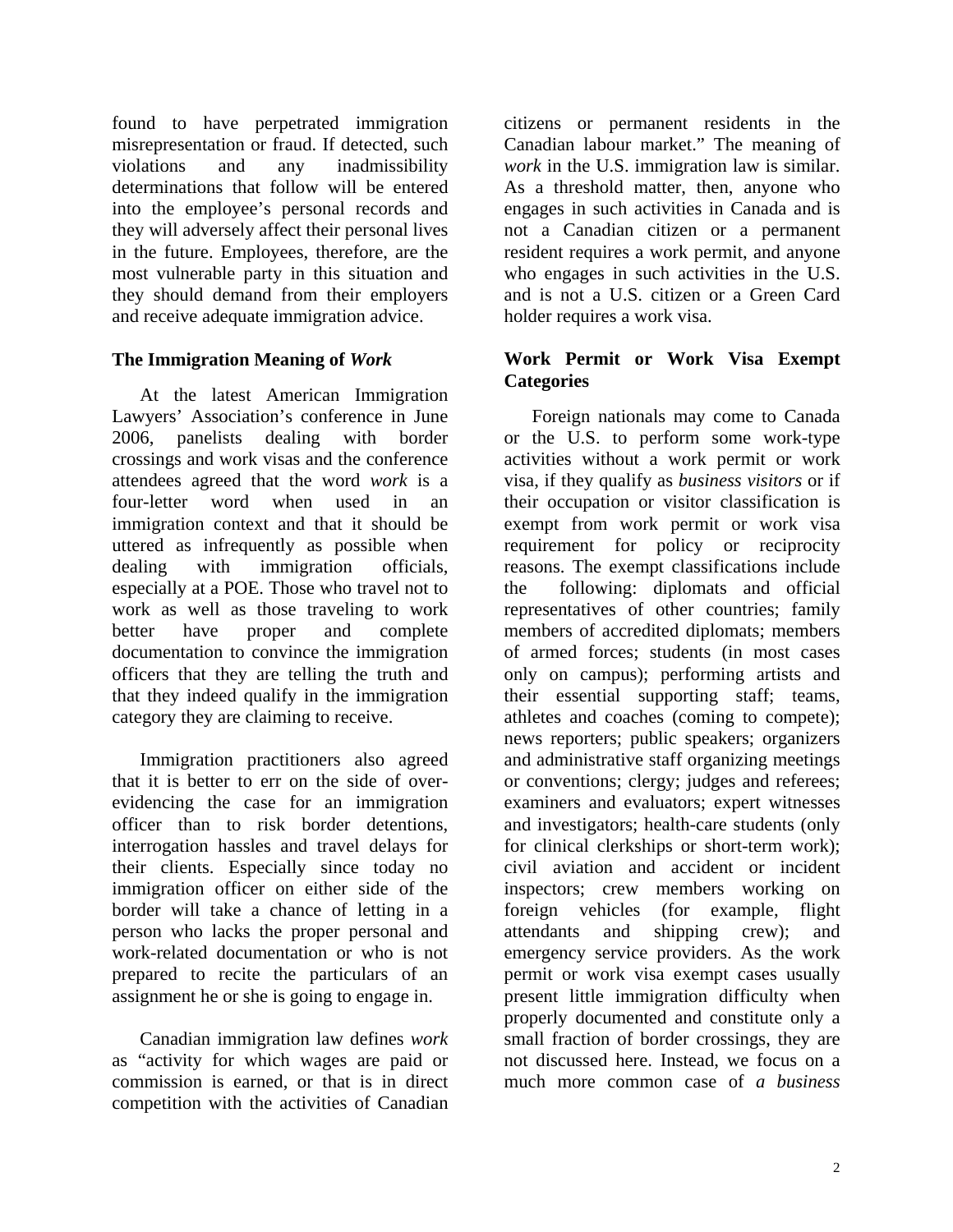*visitor*, which is subject to frequent POE refusals.

### *Business Visitors*

In Canada, the *Immigration and Refugee Protection Regulations* ("IRPR") define *a business visitor* as "a foreign national … who seeks to engage in international business activities in Canada without directly entering the Canadian labour market" and list the following specific cases of *business visitors*:

- (1) Foreign nationals purchasing Canadian goods or services for a foreign business or government, or receiving training or familiarization in respect of such goods or services;
- (2) Foreign nationals receiving or giving training within a Canadian parent or subsidiary of the corporation that employs them outside Canada, if any production of goods or services that results from the training is incidental; and
- (3) Foreign nationals representing a foreign business or government for the purpose of selling goods for that business or government, if the foreign national is not engaged in making sales to the general public in Canada.

In addition, the *IRPR* establish two basic threshold factors that each *business visitor* must satisfy:

- (1) The visitor's primary source of remuneration for the business activities must come from outside Canada; and
- (2) The visitor's principal place of business and actual place of accrual of profits must remain predominately outside Canada.

In the U.S., the *Immigration and Nationality Act* defines *business visitor* as

"an alien (other than one coming for the purpose of study or performing skilled or unskilled labor or as a representative of foreign press, radio, film, or other foreign information media coming to engage in such vocations) having a residence in a foreign country, which he has no intention of abandoning and who is visiting the United States temporarily for business or temporarily for pleasure." The *U.S. Code of Federal Regulations* ("CFR") and the U.S. Department of State's *Foreign Affairs Manual* ("FAM") supply further elements to this definition and require that an individual:

- (1) Intend to leave the United States at the end of the temporary stay;
- (2) Have permission to enter a foreign country at the end of the stay;
- (3) Have made adequate financial arrangements to carry out the purpose of the visit and then to depart the United States:
- (4) Intend to maintain a foreign residence;
- (5) Enter the United States for a period of specifically limited duration; and
- (6) Seek admission solely to engage in legitimate activities relating to business.

The *CFR* also defines the term *business* in the context of *business visitors* as "conventions, conferences, consultations and other legitimate activities of a commercial or professional nature" and specifically excludes from permissible activities by a *business visitor* "local employment or labor for hire." Finally, the *FAM* and some U.S. case law assist by listing more examples of legitimate activities for *business visitors*, as follows:

- (1) Engage in commercial transactions that do not involve gainful employment in the U.S.;
- (2) Negotiate contracts;
- (3) Consult with business associates;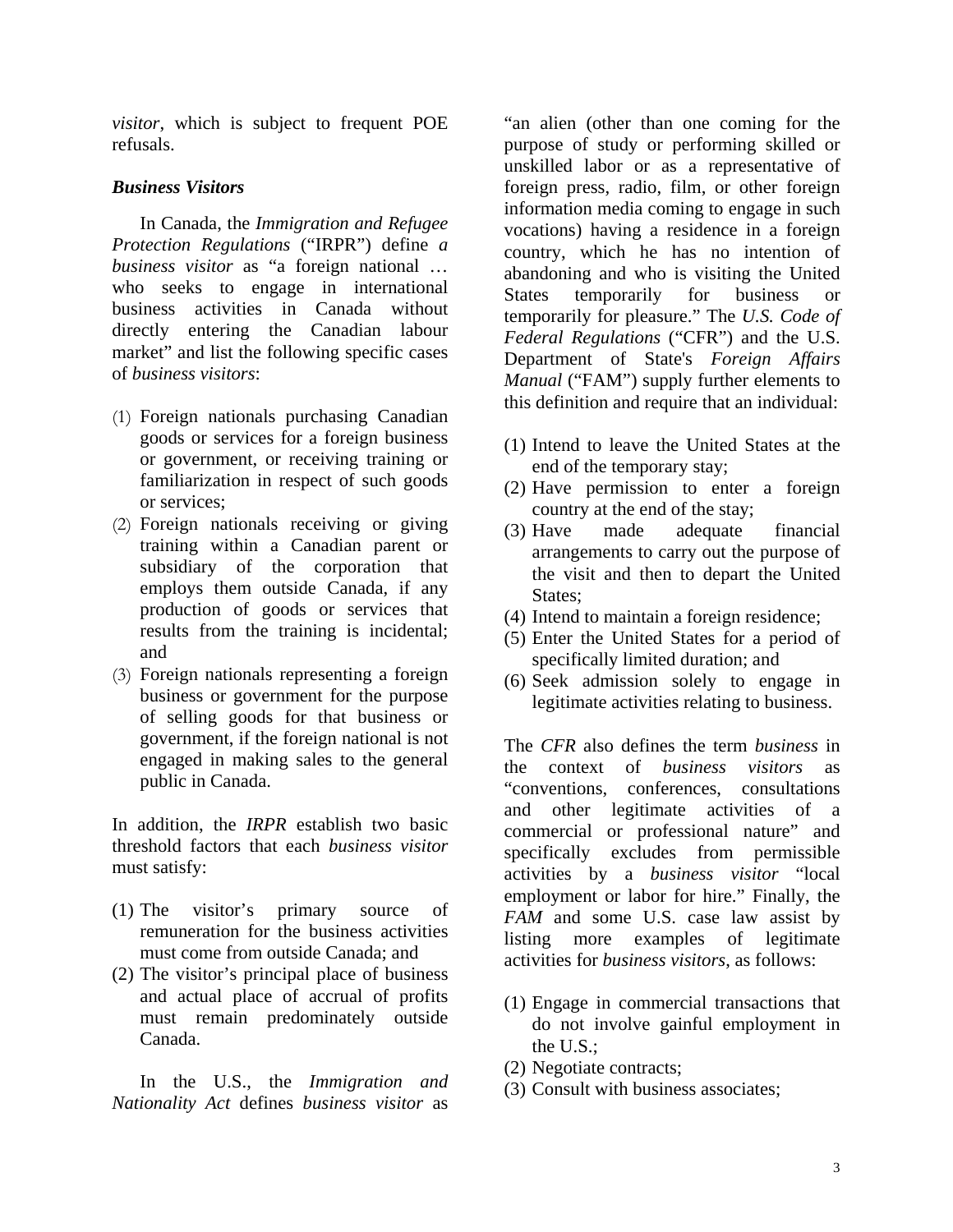- (4) Litigate;
- (5) Participate in scientific, educational, professional or business conventions, conferences, or seminars; or
- (6) Undertake independent research.

With respect to Canadian, U.S. or Mexican citizens the *North American Free Trade Agreement* ("NAFTA") is more generous than the general *business visitor* category in terms of the specifically permissible activities. In *NAFTA business visitors* are those who:

- (1) Attend business meetings;
- (2) Investigate business opportunities;
- (3) Purchase property;
- (4) Research and design, including technical, scientific, and statistical research;
- (5) Work in growth, manufacturing, and production, including harvest owners supervising harvesting crews and purchasing and production management personnel conducting commercial transactions;
- (6) Work in marketing, including market researchers and analysts and trade fair and promotional personnel attending trade conventions;
- (7) Work in sales, including sales representatives and agents taking orders and negotiating contracts for goods or services, but not delivering goods or providing services; buyers purchasing for an enterprise located in the other treaty country;
- (8) Work as distribution personnel, including transportation operators delivering to, or loading and transporting from one treaty country to another, with no intermediate loading or delivery within the same country; customs brokers performing brokerage duties associated with the export of goods; and

(9) Provide after-sales service, including installers, repair and maintenance personnel, and supervisors possessing specialized knowledge essential to the seller's contractual obligation, performing services or training workers to perform such services pursuant to a warranty or other service contract incidental to the sale of commercial or industrial equipment or machinery, including computer software purchased from an enterprise located outside the country, during the life of the warranty or service agreement.

### **Special Rules for the** *After Sales Service* **Category**

In addition to the general requirements applicable to all *business visitors*, those coming as the *after sales service* personnel are required to have *specialized knowledge* in the area of service they provide and must produce a contract which legally obligates their company to provide such service. *Specialized knowledge* in this context, however, should not be confused with *specialized knowledge* for the intra-company transferee categories discussed later. The first type of *knowledge* can be general in nature (for example, a crew of technicians coming to do a general service of a turbine), whereas the second type must be knowledge that is process or product specific, especially as it applies to that particular employer.

# **Special Rules for Truck Drivers**

Most truck drivers qualify as "crew" and are exempt from the requirement of a work permit. However, they are also subject to the general or, in case of the *NAFTA* nationals, the *NAFTA* requirements for *business visitors*. Furthermore, they have been singled out for special regulatory treatment with respect to how they can handle their cargo and the types of pick ups and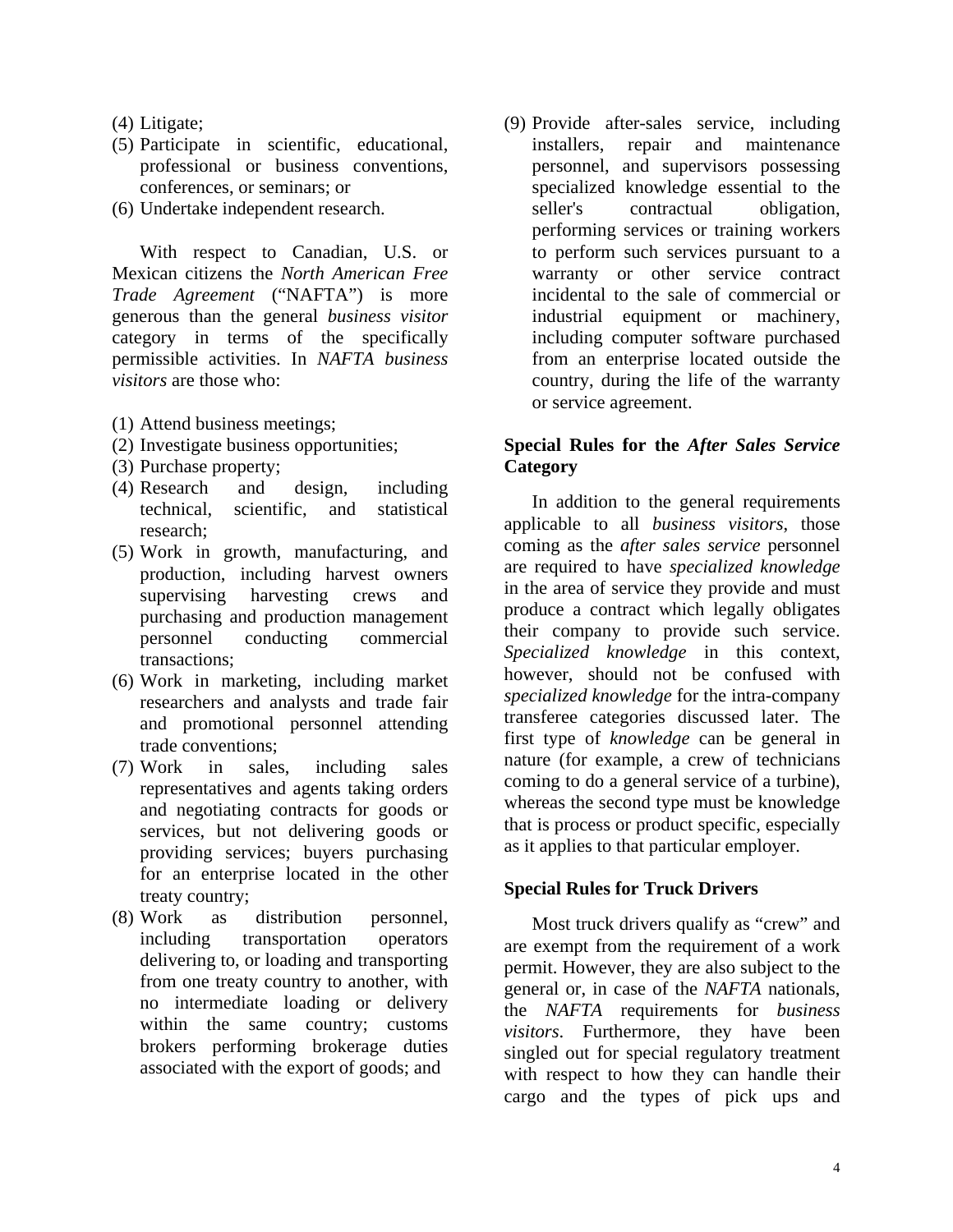deliveries they can legally make. They are as follows:

- (1) The goods must be entering or leaving the host country, and remain in the stream of international commerce;
- (2) A driver bringing goods from one country may transport those goods to one or several locations in the other country, and may pick up goods from one or several locations in that country for delivery to the country he or she came from, but the driver may not load, haul, or deliver a cargo that is both picked up and dropped off at a destination within the same country; and
- (3) The entry of the driver must be for the purpose of an international movement of goods.

Based on the foregoing, one realizes that clear examples of *business visitor* activities which can be backed up by making a specific reference to the lists from the acts, regulations, and operational manuals in both Canada and the U.S. are limited. As a consequence, when the proposed activities cannot be found on the list, making the fresh case to the immigration officer and presenting sufficient evidence is essential for success. Given the amount of discretion and subjectivity vested in the officer, this may be difficult.

# **Work Permits and Visas**

When work in the host country is planned, a work permit or work visa is necessary. This necessitates the selection of an appropriate immigration category based on the specific circumstances of the employee and the employer. The interplay between the minimum required information and the possible work permit or visa category is illustrated by the attached tables for both Canada and the U.S. The tables list the basic categories of information an

immigration lawyer will require from the worker or his or her Human Resources ("HR") person. Then, the tables crossreference the categories with the types of permits and visas and simplify the importance of each category with respect to the particular permit or visa on the scale ranging from minimally relevant, through helpful, somewhat relevant to essential. This classification may assist HR personnel in the planning of collection of data before contacting an immigration lawyer about the case and in organizing the data in the file.

### **Canadian Work Permits with a Service Canada Labour Market Opinion**

As a default rule, in order for a foreign worker to receive a work permit to work in Canada, his or her prospective employer must obtain a positive labour market opinion ("LMO") from Service Canada ("SC") (previously Human Resources and Skills Development Canada) with respect to the position (the Service Canada labour market opinion is hereinafter referred to as SC LMO). If a foreign worker requires a work permit as well as a labour market opinion and he or she appears at a POE without the opinion, the worker is inadmissible.

Typically, in order obtain a positive SC LMO the employer needs to advertise the position and document that it was unable to recruit a qualifying Canadian or permanent resident. The advertising and recruiting requirement is onerous and employers are looking for exemptions, especially when they have a particular foreign worker in mind who satisfies their needs. In such a case, in order to dispense with the advertising requirement, the employer must convince SC that the employment of this particular foreign worker will have "neutral or positive impact on Canadian labour market" by addressing the following issues: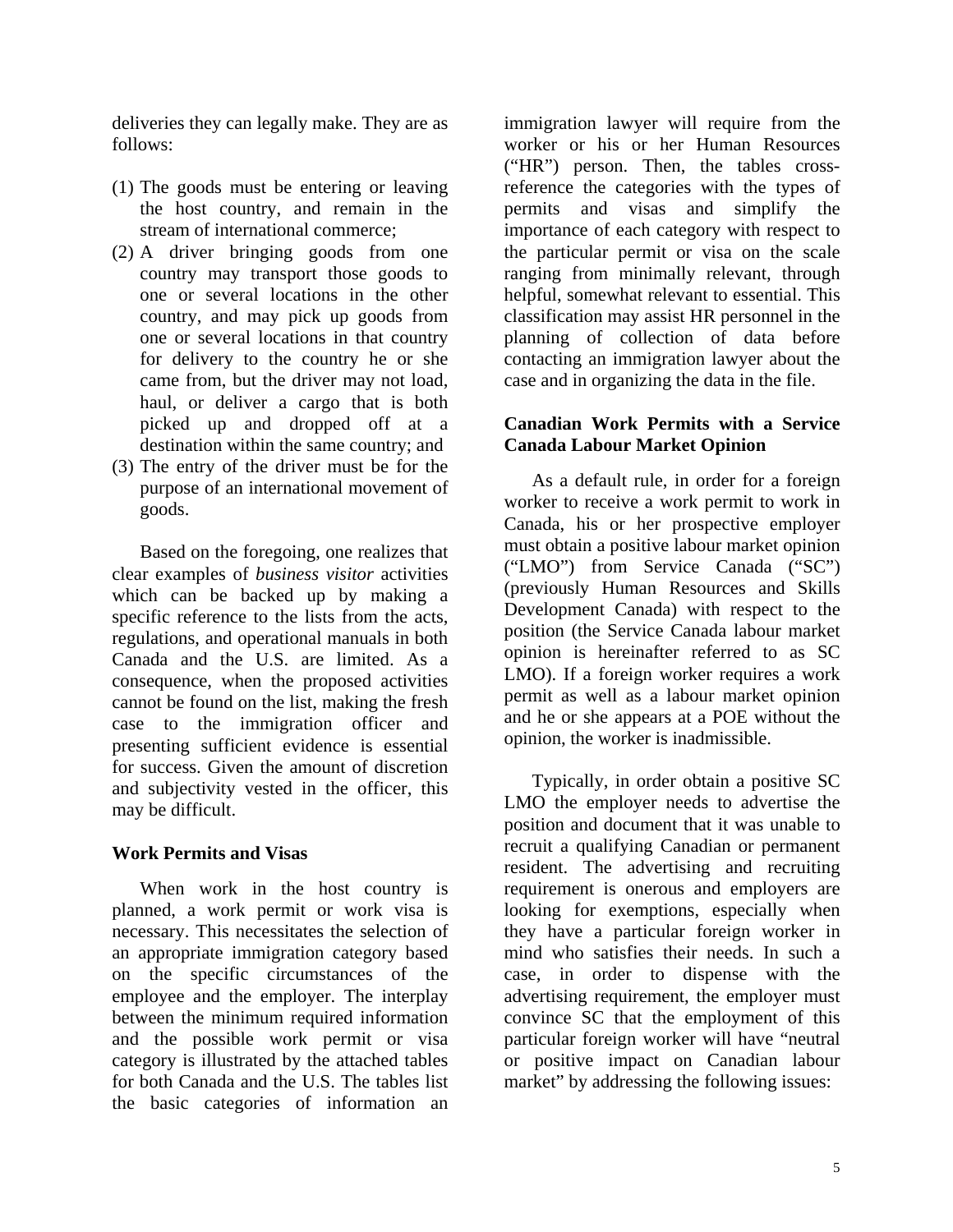- (1) Whether the employment of the foreign national is likely to result in direct job creation or job retention for Canadians;
- (2) Whether the employment of the foreign national is likely to result in the creation or transfer of skills and knowledge for the benefit of Canadians;
- (3) Whether the employment of the foreign national is likely to fill a labour shortage;
- (4) Whether the wages offered to the foreign national are consistent with the prevailing wage rate for the occupation and whether the working conditions meet generally accepted Canadian standards;
- (5) Whether the employer has made, or has agreed to make, reasonable efforts to hire or train Canadians; and
- (6) Whether the employment of the foreign national is likely to adversely affect the settlement of any labour dispute in progress.

The SC route of applying for a work permit is onerous, time consuming (it may take up to a month for a labour market opinion to be issued) and sometimes unpredictable. Employers press immigration lawyers to find an exemption from this requirement whenever possible.

#### **U.S. Work Visas with a Labor Condition Application (H-1B)**

The closest U.S. equivalent to a Canadian work permit with an SC LMO requirement is visa H-1B. The H-1B visa is one of the most commonly used by professionals coming to work in the U.S. from all over the world. However, it is subject to the yearly caps, currently at 65,000. The H-1B visa is given to workers in occupations that require specialized knowledge and education at least at a bachelor's level and it requires the preparation by the employer of a Labor

Condition Application ("LCA") and filing it with the U.S. Department of Labor as well as the filing of a formal petition on the employee's behalf with the U.S. Citizenship and Immigration Service ("USCIS"). Due to the yearly caps, the applications for H-1B visas must be submitted as soon as possible after April 1 each year despite the fact that the workers cannot start work until October 1 (the start of the U.S. federal fiscal year). The cap for federal fiscal year 2007 has already been reached.

### **Intra-company Transferees**

There are several work permit and visa categories under which foreign workers may apply without first obtaining an SC LMO in Canada or satisfying the LCA requirement in the U.S. In that respect, strong preference exists to facilitate transfer of professionals, executives, managers and specialized knowledge personnel between the affiliated companies – the so-called intra-company transferee categories. The most important of those categories in Canada are:

- (1) The general intra-company transferee category and the intra-company transferee under the *General Agreement on Trade in Services* ("GATS"); and
- (2) The *NAFTA* intra-company transferee category.

The intra-company transferee categories in the U.S. are in the form of visas:

- (1) The L-1A visa (senior executives and managers) and
- (2) The L-1B visa (specialized knowledge personnel).

It must be noted that in addition to the required forms (and formal petitions from an employer in the U.S.) applications in all intra-company transferee categories – inbound and outbound – require a detailed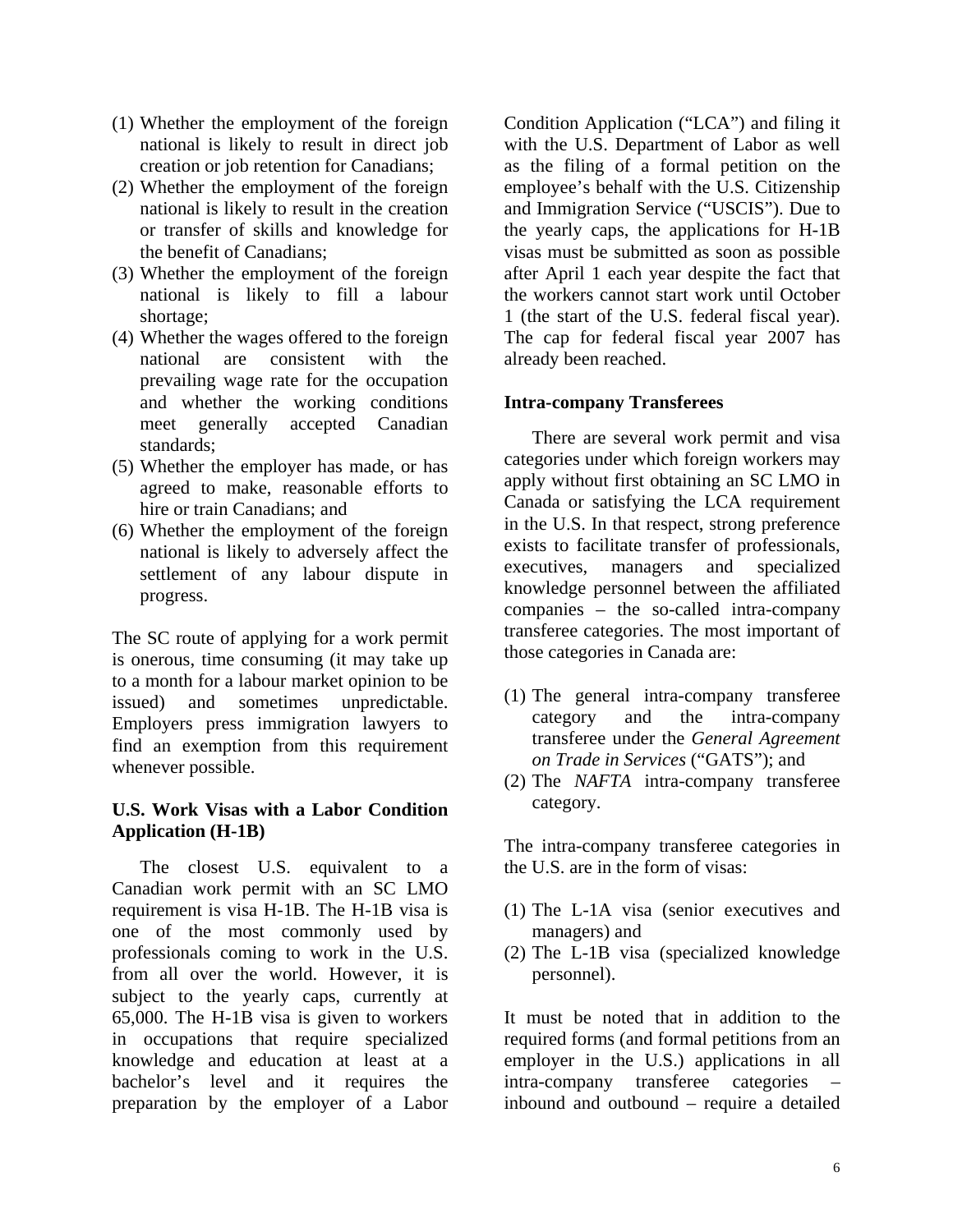written submission presenting the case. The submission must at a minimum include the following:

- (1) Explanation of the legal relationship between the involved affiliated companies;
- (2) Explanation and sufficient documentation that both affiliated companies satisfy the requirements of qualifying subsisting international businesses (for example, "doing business," "regularly, systematically and continuously providing goods or services" etc.):
- (3) Documentation regarding the foreign worker's (a) practical qualifications, (b) work experience, (c) education (including educational equivalency reports, if necessary); and
- (4) Explanation how the foreign worker operates within the structures of both affiliated businesses and how he or she "fits" the new position.

#### **Canadian Intra-company Transferees**

The first intra-company transferee category in Canada facilitates the transfer of senior executives and managers as well as specialized knowledge personnel from all over the world who have been employed for at least 1 year within the last 3-year period by an affiliate of a Canadian business. Although it is distinguished in the *IRPR* from the intra-company transferee category established pursuant to the *GATS*, these two categories are very similar and can be discussed together. In both categories, the work permits for senior managers and executives can be issued for up to 3 years in duration with the possibility of renewals (subject to the continuing requirement that the applicant remain temporarily in the country), and the permits for *specialized knowledge* personnel can be issued in one year increments for up to 3 years with no

possibility of extensions beyond 3 years. In contrast to the similar category under *NAFTA* (discussed below), the definition of a *senior manager* and *executive* in the general and the *GATS* categories excludes most middle-level managers. The meaning of *specialized knowledge*, however, is similar and extends to knowledge specific to the company's products or processes.

The second intra-company transferee category of work permit applications in Canada is for the *NAFTA* executives, managers and specialized knowledge personnel. This category facilitates transfers of U.S. or Mexican citizens who have been employed by an affiliate of a Canadian business located in the U.S. or Mexico for at least one year within the 3-year period immediately preceding the application. The U.S. and Mexican executives and managers may use this category for up to 7 years, the *specialized knowledge* personnel for up to 5 years. Otherwise, this category is similar to the general and *GATS* category, with the difference in the definition of a *senior manager* and *executive* noted above.

# **U.S. Intra-company Transferees**

In the U.S., the most important LCA exempt visas for intra-company transferees are the L-1A visas for senior executives and managers and the L-1B visas for specialized knowledge personnel. Like all intracompany transferee visas and permits, in order to qualify, the L visa worker has to have been employed by an affiliate of a U.S. business for at least 1 year within the 3-year period preceding the application. Also, similarly to the rules for intra-company transferees under *NAFTA*, all L visas (that is, all visas irrespectively of the country the worker is coming from) are subject to 7-year (senior executives and managers) and 5-year (specialized knowledge personnel) caps.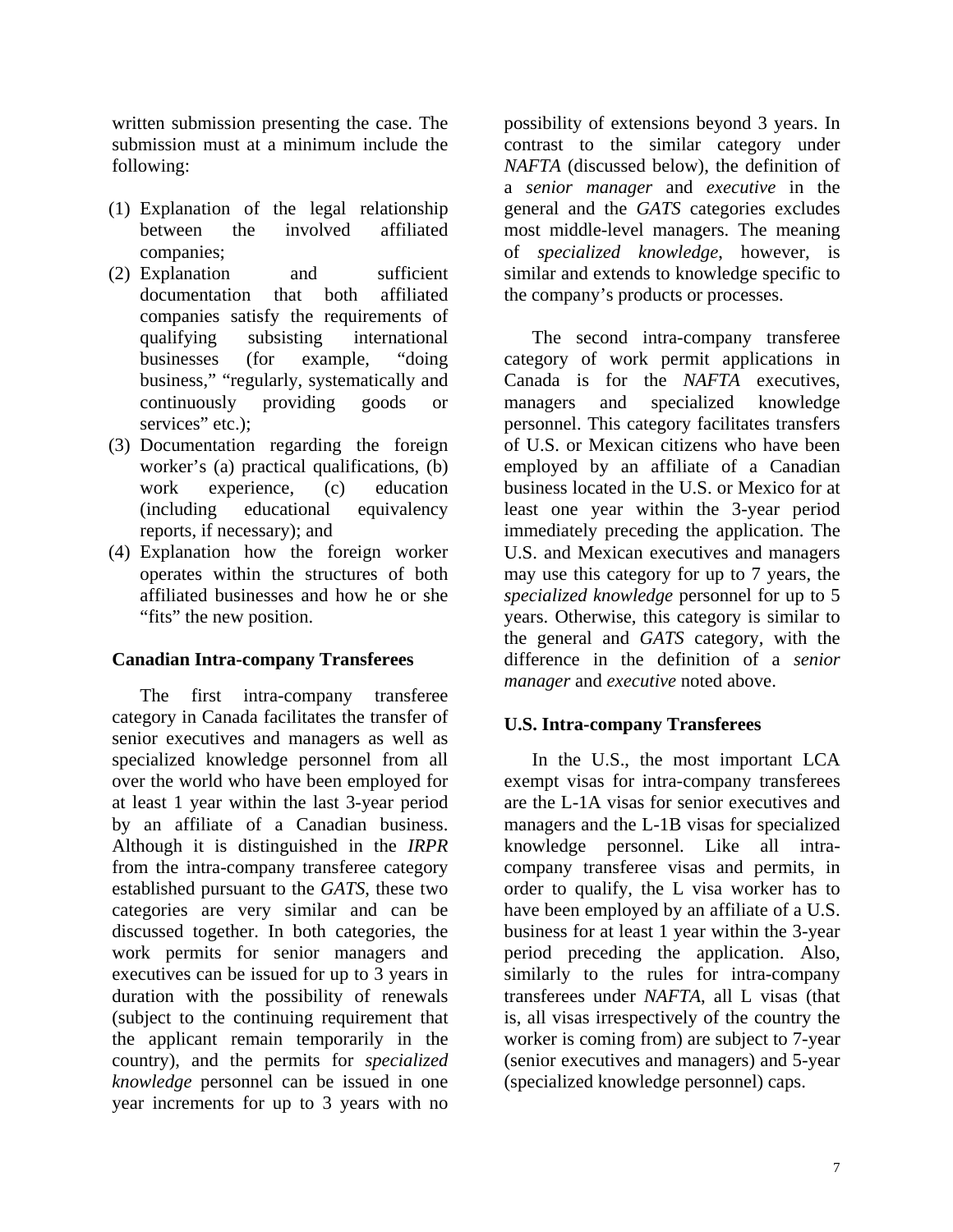The L-1A and the L-1B visas can be granted again for the same duration periods only after the worker has waited for one year outside the U.S. with one significant exception, namely, they can be used consecutively for longer periods of time than the normal 7 or 5-year caps when the worker has not resided in the U.S. for longer than half a year each year he held the visa (in which cases the visas can, theoretically, be extended indefinitely, subject to strict evidentiary requirements). Similarly to the H-1B visas, the L-1A and the L-1B visa applications require filing and approval by the *USCIS* of formal petition by the employer on behalf of the employee.

The L visas (usually the L-1As) can be also used to transfer employees to open new business operations in the U.S., that is, when the U.S. affiliate company does not yet exist but the executive, manager or employee with specialized knowledge of a prospective foreign affiliate creating it has to be transferred in order to set up the prospective affiliate's operations. Extensive evidentiary and legal submissions are required in such cases.

One should stress that applications in the L-1A and the L-1B visa categories are subject to highly scrutinized processing by *USCIS* and the payment of a US\$500 fraud detection and prevention fee to cover the cost of such scrutinized processing. Also, given the importance of this category, expedited processing of these applications (within 2 weeks) is possible upon payment of US\$1,000 premium processing fee.

### **Canadian** *NAFTA* **Work Permits and U.S.**  *NAFTA* **Work Visas for Professionals (TN)**

In addition to the *NAFTA* intra-company transferees, another group of work permits that are SC LMO and LCA exempt are for

the *NAFTA* professionals. They are available to workers whose education is at least at a bachelor's level (with several exceptions, most notably for management consultants, scientific technicians and computer systems specialists) and whose job-related qualifications and prospective occupation fall into one of over 60 categories listed in the treaty. Work permits in the TN professionals' category are for 1 year in duration and they can be renewed at oneyear increments. Although the law does not prohibit consecutive renewals to be continued indefinitely, after several renewals the worker will be denied a visa on the grounds that multiple sequential renewals indicate his or her intention to reside in the host country permanently, which is contrary to the rules governing the *NAFTA* TN status.

# **The "Significant Benefit to Canada" Category**

Finally, one more SC LMO exempt category is worth mentioning not because of its wide use but rather because of the potential it gives in appropriate cases – the so-called "significant benefit to Canada" category. This exemption has been designed to facilitate the employment of foreign nationals whose employment will "create or maintain significant social, cultural or economic benefits or opportunities for Canadian citizens or permanent residents." Because of this vague definition, most employers shy away from using this category. It nevertheless can be very useful in cases when clear benefits to Canada can be documented, which usually happens in case of individuals who are widely renowned in their profession, trade or art.

# **EXAMPLES**

*1. A football coach from XYZ University in the U.S. is entering Canada to*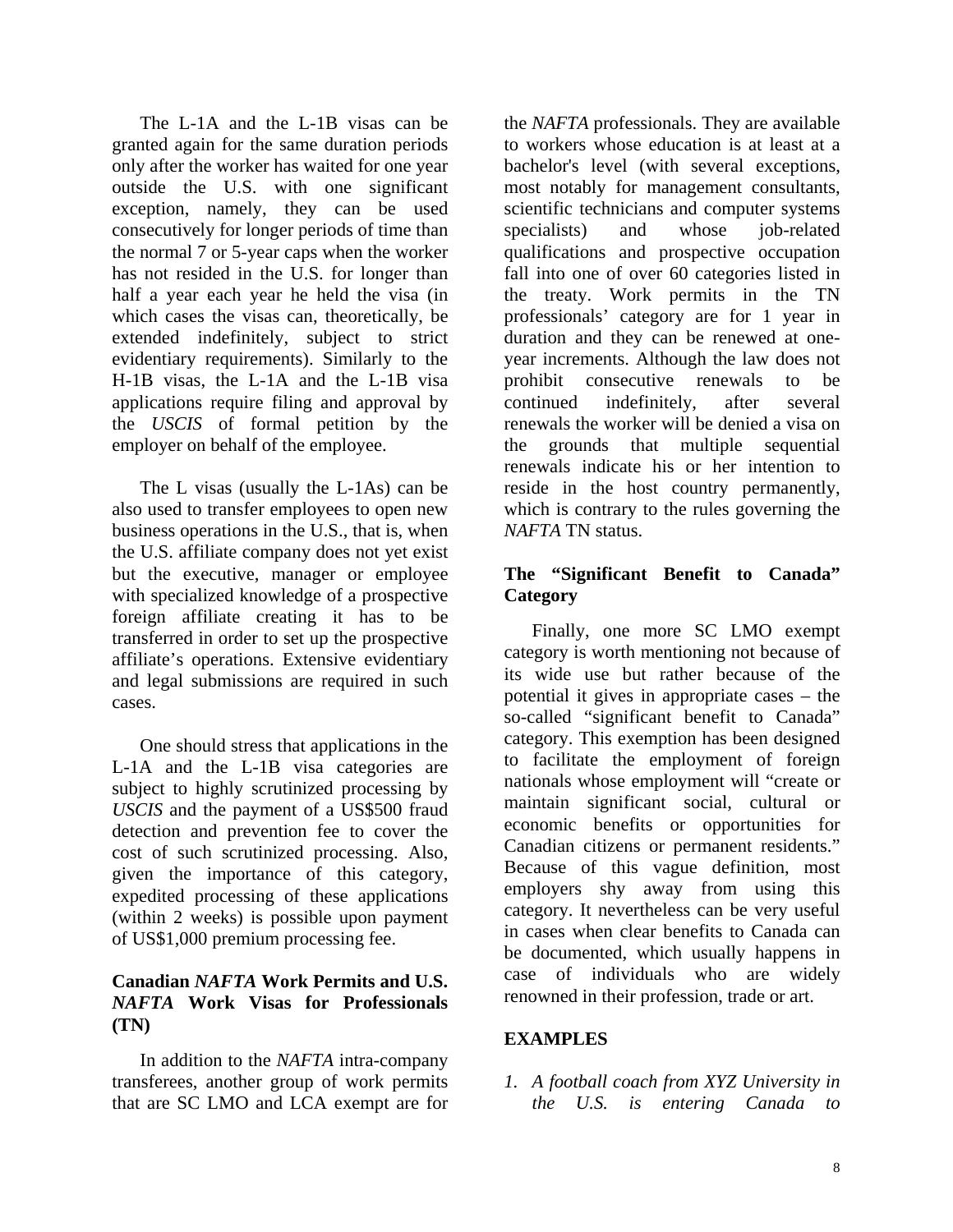The coach very likely will be considered a volunteer and – as he receives no remuneration and will perform his professional activities only for a very short time – his coaching activities will unlikely constitute work. He can enter as business visitor without a work permit. The decision would very likely be different if the period of his stay were for several weeks or months. In that case, at some point he would start competing with Canadians in the Canadian marketplace and need a work permit.

Please note that, historically, Canadian immigration authorities have been more lenient with respect to accepting volunteering activities as being outside the scope of the definition of *work* than their U.S. counterparts. The same facts could very likely raise serious suspicions on the part U.S. authorities that the coach would be paid in the U.S. in some fashion and strong evidence to the contrary would be in order.

*2. An Australian citizen is coming to Canada to do research for a charitable organization. He will not be paid in Canada or Australia but will receive educational credit at his Australian university. Does this person require a work permit or is he considered a "volunteer" who does not enter the Canadian labour market?* 

In this case, CIC had advised that if the position within the Canadian charitable organization constitutes a "valuable learning experience, or an internship that a Canadian student might benefit from", then it is work

and SC LMO is required. A different result would occur if the student conducted this research for his own benefit and without taking a position within that organization (i.e. making it available to a Canadian citizen or resident).

*3. A foreign national who is a student in Canada on a valid Study Permit is working on the internet for a U.S.-based company and periodically receives cheques for his work from the U.S. Does he need a Work Permit?* 

No. His activities do not fall under the immigration category of *work* as the student is engaging in activity which does not take away any opportunities from Canadians to gain employment or experience in the Canadian workplace. Furthermore, his employer is outside Canada and he is remunerated from outside Canada.

*4. Truck drivers who are U.S. citizens are entering Canada to move a Canadian citizen into the US. Do they require a work permit? If so, are they SC LMO exempt? Can they load the cargo in Canada?* 

The truck drivers most likely qualify as *business visitors* and do not require a work permit. First, they seem to be engaged primarily in the international transport of cargo. Second, they do not pick up and deliver from one location to another within Canada. Third, although, in general, truck drivers should not become involved in the loading and unloading of their cargo, there are exceptions when drivers (1) have expertise in the handling of specific loads, (2) do it only occasionally, (3) do it in a non-warehouse situation, and (4) when no other assistance is available. The exceptions seem to be applicable in this case. Should the factual circumstances be different, the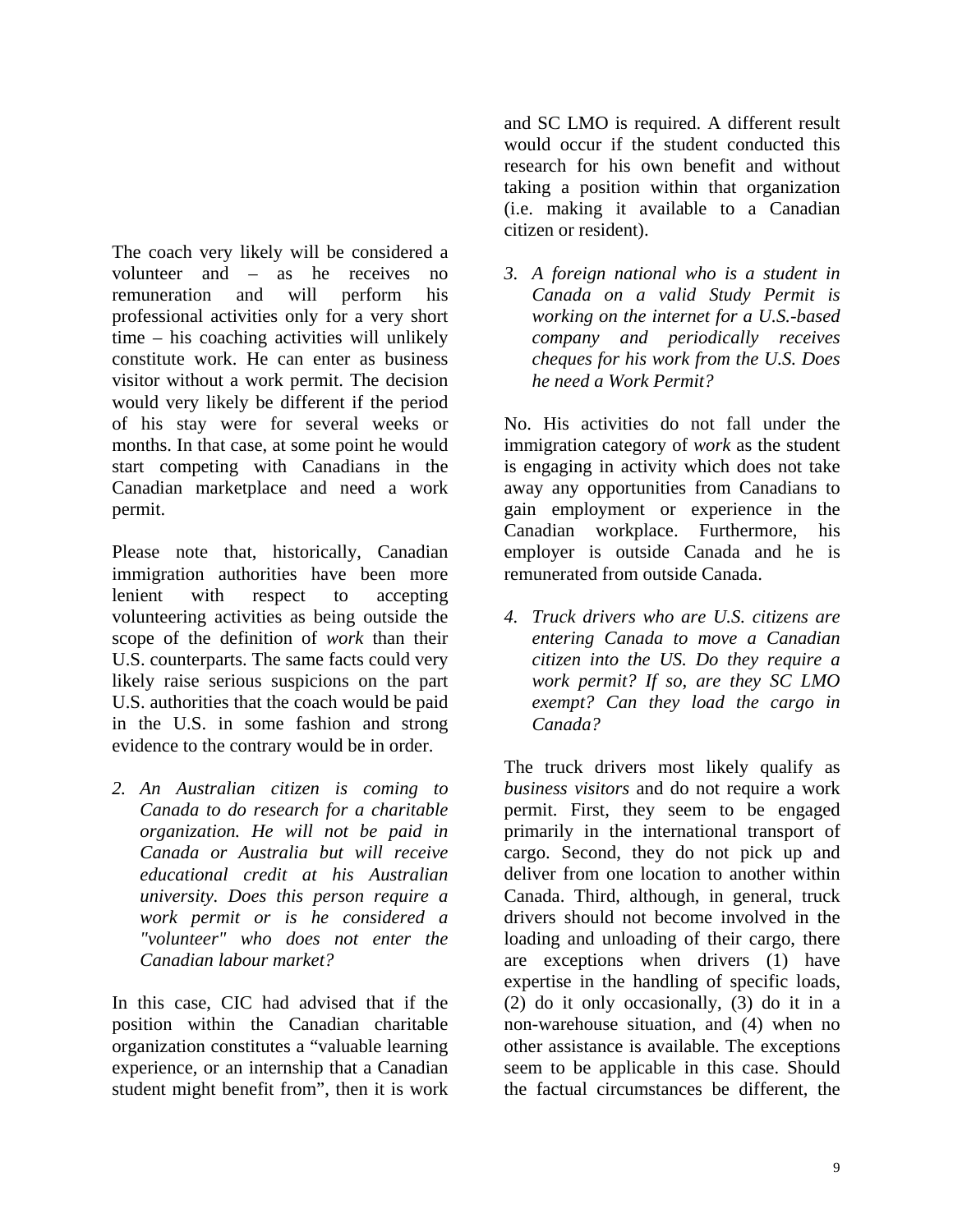drivers would require a work permit and an SC LMO.

*5. A Canadian driver is taking a shipment from Canada for delivery to a point in the U.S. The dispatcher has been notified of a shipment destined to Canada that is located in another state. May the driver take an empty trailer (deadhead) from the delivery point to the other state to pick up the shipment and deliver it to Canada?* 

The Custom and Border Protection's ("CBP") response in this case was that "the driver may deadhead a trailer from one location to another within the U.S. provided the deadhead trailer is either the one the driver came in with or the one he or she is departing with." The driver, however, "may not haul an empty trailer from one location to drop it off at another location."

*6. May a foreign driver taking a shipment from the U.S. to Canada also take U.S. merchandise destined to another point in the U.S. since it is on the way?* 

No. This would be clearly a case of delivering goods from one point in the U.S. to another point in the U.S. which the foreign driver cannot do.

*7. Great Canadian Windpower Inc. is attempting to make sales in the U.S. It has a designated salesman in its Mississauga office who calls on prospective customers in the U.S. Every month or so he travels and makes visits to prospective customers from New York to California. He remains on the payroll of the Canadian corporation and lives in Toronto. In the U.S., he stays in hotels and sleeps on airplanes.* 

The salesman almost certainly qualifies as *business visitor*, assuming that he is not making any deliveries or sales of Canadian products while in the U.S.

- *8. Supersoft.com (Canada) Inc. wants to improve its Canadian sales performance. It has decided to transfer a sales manager from its parent company in Des Moines, Iowa to take charge of the Canadian sales force. He will be based in the office in Mississauga.*
- (1) If the sales manager is (a) a U.S. or Mexican citizen, (b) his managerial capacity is well-documented, and (c) he has sufficient length of employment with the parent company in the U.S. (i.e., 1 year out of the last 3), he can be classified as *NAFTA* intra-company transferee.
- (2) If he is not a U.S. or Mexican citizen, he should qualify in the regular intracompany transferee category if he satisfies the above conditions.
- *9. Canadian Primitives Inc. is expanding its chain of retail outlets and has hired a New York consultant to review its store location strategy and marketing programs. The consultant will recommend a new strategic plan. The consultant will spend several weeks with the company in Canada and will be paid on an hourly-based fee, plus a completion fee. A final report will be delivered in four months time.*
- (1) If the consultant is a U.S. or Mexican citizen and possesses professional credentials in support of his role as consultant (i.e., credentials relating to the consulting he or she will be doing), he or she can be classified as a *NAFTA* professional.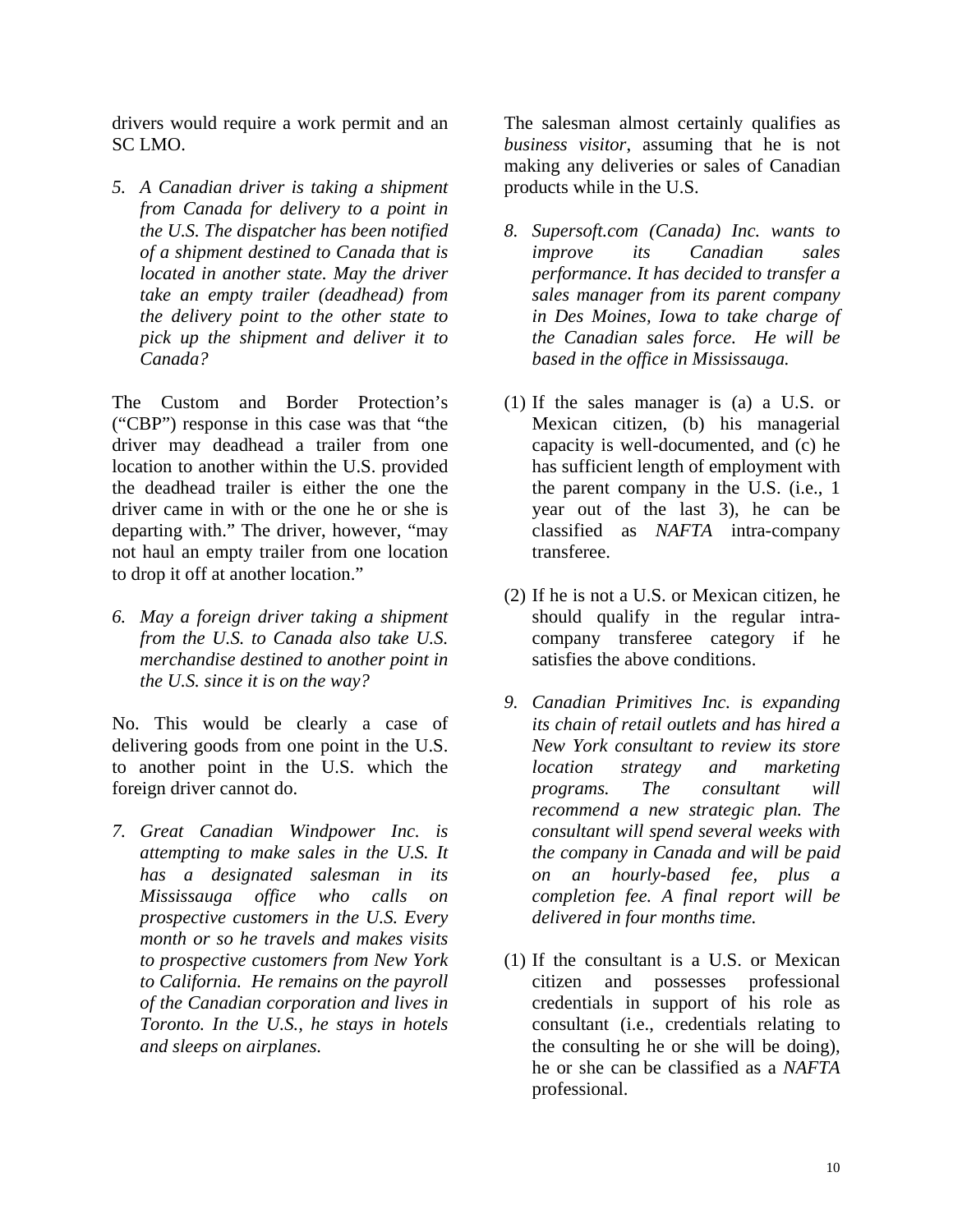- (2) If the consultant is a U.S. or Mexican citizen but does not possess adequate professional credentials, he can still be classified as *NAFTA* professional in the management consultant category, if he can document at least 5 years of experience as consultant in the line of business or closely related to the one he will be consulting about.
- (3) If the consultant is not a U.S. or Mexican citizen, a Work Permit with SC LMO will be required.

Note that since the consultant has been just hired by the U.S. business, he probably does not qualify as intra-company transferee in the *specialized knowledge* category as he does not have the requisite 1-year of employment.

*10. Great Canadian Windpower Inc. has made a breakthrough sale of its proprietary wind generators to a small municipality in upstate Ohio. It will send its chief engineer and two technicians to Ohio for three months to do the installation and commissioning of the facility. It will rent an apartment for them to live in. They will continue to be paid their regular salaries. They will hire local contractors to build foundations and to provide crane services.* 

The engineer and the technicians probably qualify as *business visitors* in the *after-sales service* category, but they cannot hire or manage personnel. Such personnel must be hired by the city or the "facility" (whatever its business structure).

We need more information in this case, at least the following:

- (1) Do the employees possess specialized knowledge of company's products, systems, procedures etc.?
- (2) Is the U.S. assignment to perform aftersales services? If not, we have a problem. Possible way out: third party service, but we would need a specific contract to establish such obligations.
- (3) What are the employees' specific duties in the U.S.?

Also  $\ldots$ 

- (4) Will they be performing any hands-on building or construction? If so, they need a work visa, which will be hard to get for these jobs. If not, they may supervise the installation, initial maintenance, repair the generators, or even train workers to perform these services, but not more.
- *11. Encouraged by this success, Great Canadian Windpower Inc. decides to set up a sales office in Chicago, famous as a windy city. Initially, Mary Brown, a 50% shareholder of Great Canadian Windpower Inc., will be the only person in the Chicago office. She will remain on the payroll of the Canadian corporation and spend her weekends and every second week (together with her rather considerable vacations) in Canada. Her children will remain in Cabbagetown with her partner. Mary says "it will be nice to get away from them for awhile".*
- (1) Mary may qualify for L-1A visa to set up a new office, if she satisfies the "senior executive" or "managerial" capacity tests and has worked with Great Canadian Windpower Inc. for at least 1 year during the last 3.